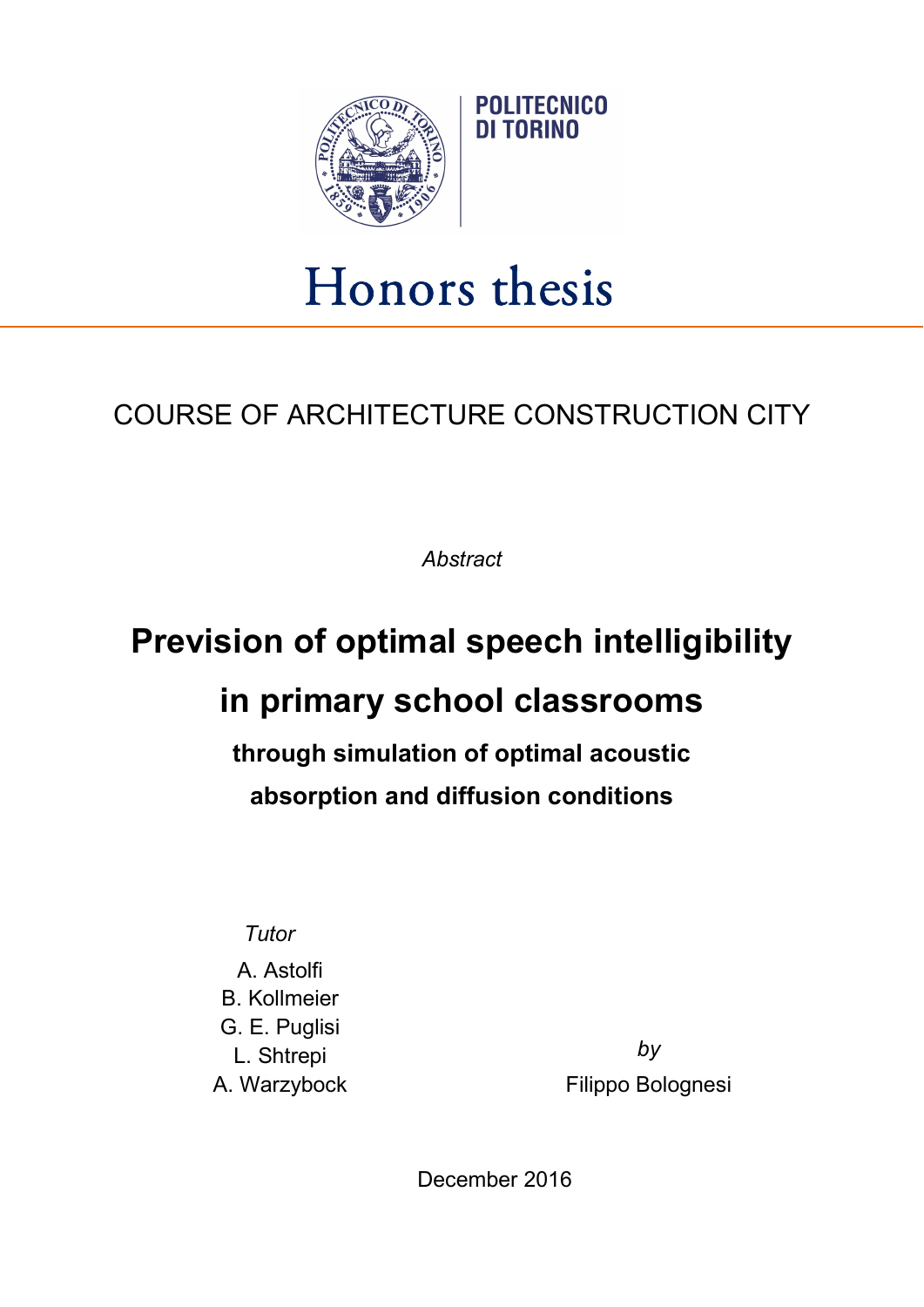Speech communication is a so natural action that it is easy to underestimate the incredible difficulties our auditory system has to overcome in order to extract meaningful information from the complex auditory signals entering our ears. There are several types of environments in which obstacles to our sound perception may be various, however our auditory system's capacities are particularly stretched to the limit in environments where we try to understand one talker among multiple people speaking at the same time.

 $\mathcal{L}_\mathcal{L} = \mathcal{L}_\mathcal{L} = \mathcal{L}_\mathcal{L} = \mathcal{L}_\mathcal{L} = \mathcal{L}_\mathcal{L} = \mathcal{L}_\mathcal{L} = \mathcal{L}_\mathcal{L} = \mathcal{L}_\mathcal{L} = \mathcal{L}_\mathcal{L} = \mathcal{L}_\mathcal{L} = \mathcal{L}_\mathcal{L} = \mathcal{L}_\mathcal{L} = \mathcal{L}_\mathcal{L} = \mathcal{L}_\mathcal{L} = \mathcal{L}_\mathcal{L} = \mathcal{L}_\mathcal{L} = \mathcal{L}_\mathcal{L}$ 

Aim of this thesis is to investigate how architecture and room design can help in different aspects of human listening activities and what could be the solutions to optimize the signal comprehension in environments where the clarity of communication has to be the fundamental aspect: school classrooms.

At first, the main aspects of sound have been analysed: both as a physical phenomenon and as hearing sensation after passing our human auditory system; how sound is perceived and what are the main parameters that play a fundamental role in speech intelligibility.

After having studied some general principles of rooms' acoustics and advices to correctly design schools, the experimental route took place: this step can be considered the characterizing one of the thesis and introduced a new way to predict intelligibility through the use of a provisional software which can be used both in case of new interventions and environmental correction.

The experimentation has been carried out in Oldenburg from March to July 2016, at the Carl von Ossietzky Universität. Sound quality has been studied through the virtual simulation of classrooms and the research of the best improvement considering situations where students have to correctly understand the teacher speaking while surrounded by noise sources in other positions of the classroom.

The research for the best configuration was made working on

-surface typology

-surface dimension

-surface position

The best improvement has been obtained for the following configuration:



Chosen configuration and intelligibility distribution evaluated through STI (Speech Transmission Index).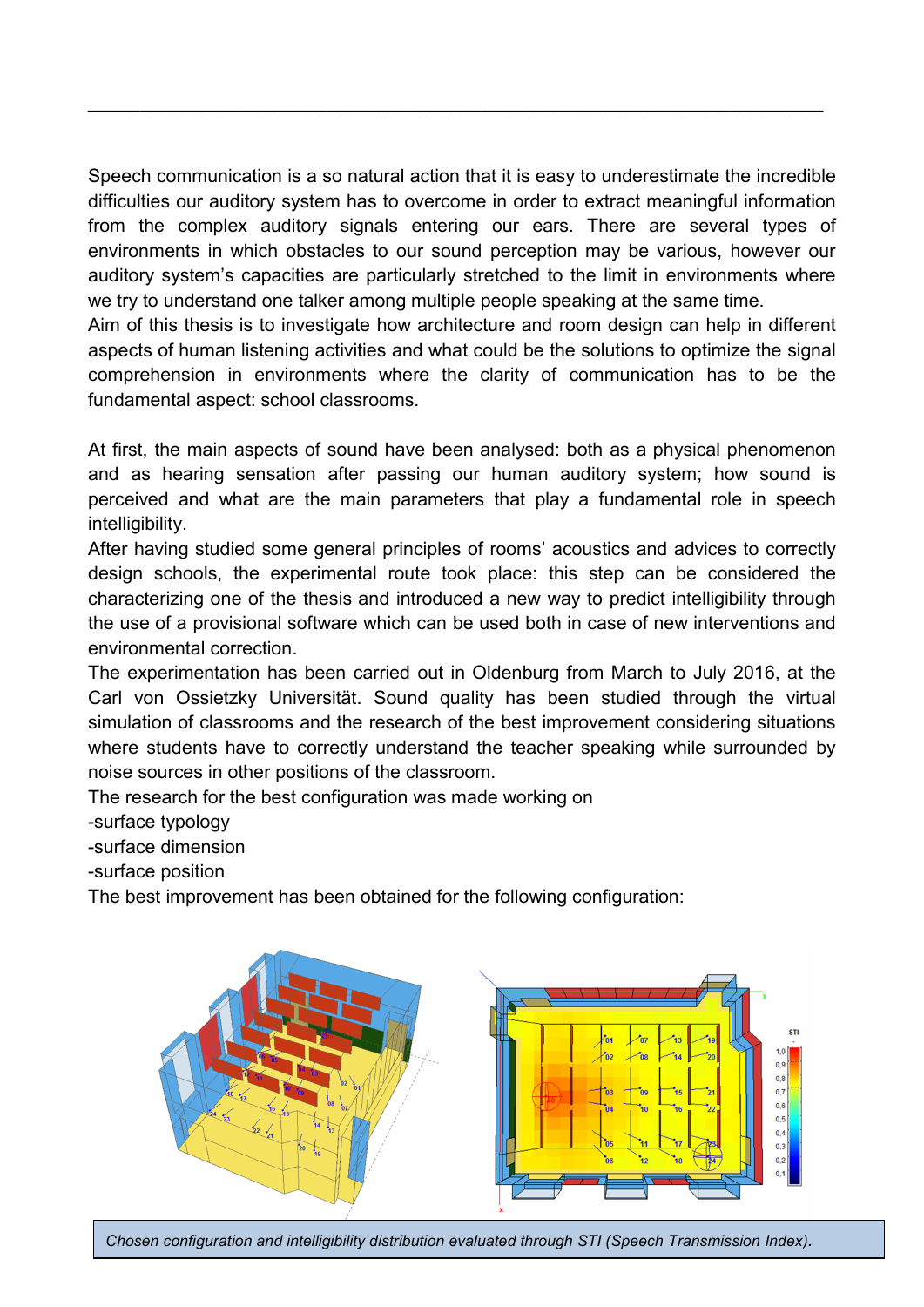This configuration shows the use of a diffusing panel on the lower front wall (under the blackboard), absorbent panels on the higher side walls and on the higher rear wall; the ceiling has been treated with absorbent baffles applied on a reflective ceiling with an absorbent frame all around.

Three goals have been reached at the end of the work:

-Achievement of optimal classroom acoustics providing a good improvement in speech intelligibility;

-Introduction of an innovative way to acoustically treat classrooms using both absorbing and diffusing surfaces in order to allow early useful reflections to reach the last raws of seats;

-Validation and introduction of a provisional model for intelligibility as a design support tool for architects which is very faithful to the human perception.



Experimental route. Three comparable ways to predict intelligibility. The BSIM prediction allows to skip some steps, save time and avoids to involve a great number of subjects to test.